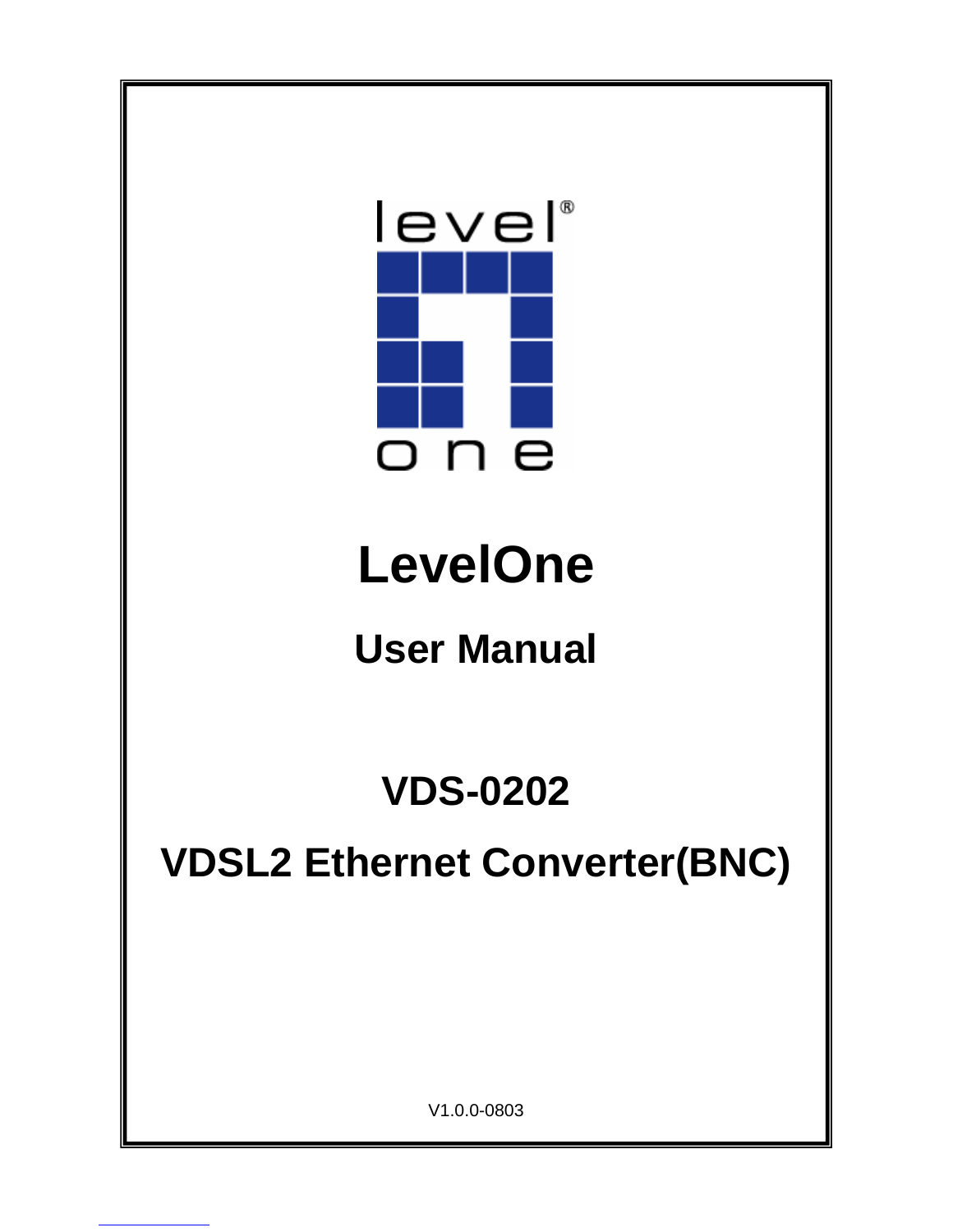#### **FCC Certifications**

This Equipment has been tested and found to comply with the limits for a Class A digital device, pursuant to part 15 of the FCC Rules. These limits are designed to provide reasonable protection against harmful interference when the equipment is operated in a commercial environment. This equipment generates, uses, and can radiate radio frequency energy and, if not installed and used in accordance with the instruction manual, may cause harmful interference to radio communications.

Operation of this equipment in a residential area is likely to cause harmful interference in which case the user will be required to correct the interference at his own expense.

This device complies with Part 15 of the FCC Rules. Operation is subject to the following two conditions: (1) this device may not cause harmful interference, and (2) this device must accept any interference received; including interference that may cause undesired operation.

#### **CE Mark Warning**

This equipment complies with the requirements relating to electromagnetic compatibility, EN 55022 Class A for ITE, the essential protection requirement of Council Directive 89/336/EEC on the approximation of the laws of the Member States relating to electromagnetic compatibility.

Company has an on-going policy of upgrading its products and it may be possible that information in this document is not up-to-date. Please check with your local distributors for the latest information. No part of this document can be copied or reproduced in any form without written consent from the company.

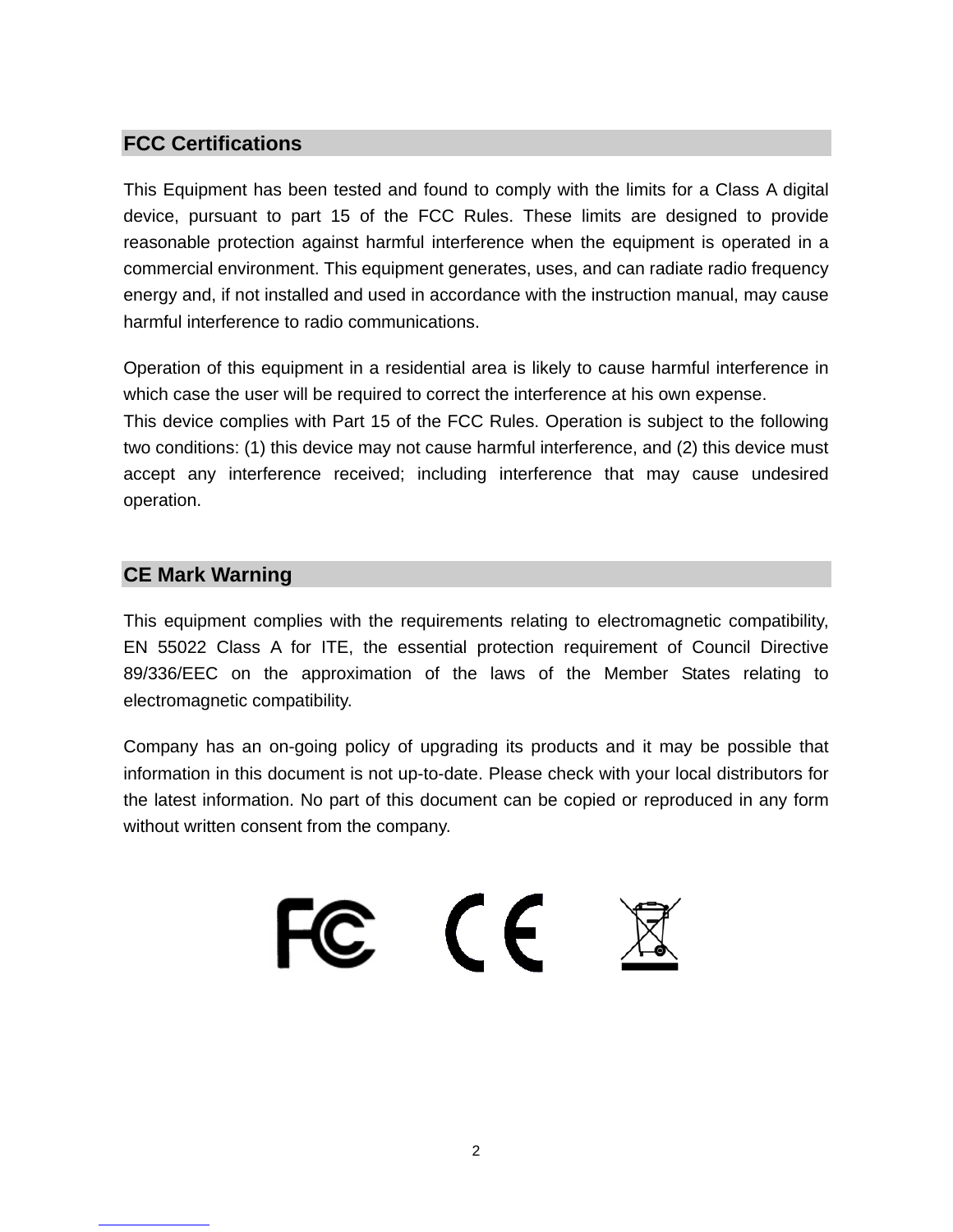# **Table of Content**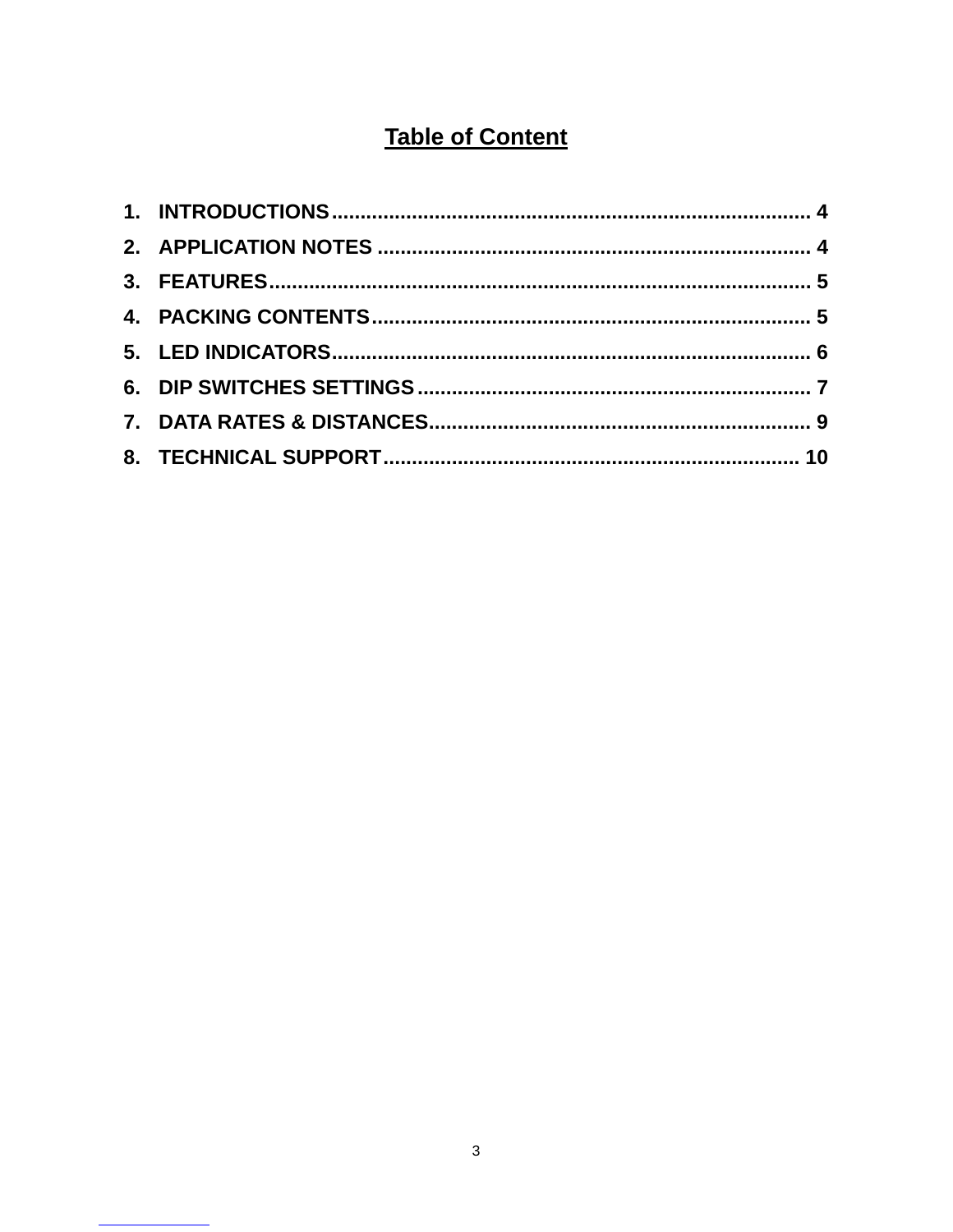### **1. Introductions**

The VDS-0202, a VDSL2 (Very high-bit-rate Digital Subscriber Line) Cable Converter, provides a broadband transmission up to 100/60Mbps of downstream/upstream data rate over single pair coaxial cable for point-to-point Ethernet connectivity. With 100/60Mbps data rate, VDS-0202 supports transmission distance up to 400 meters, and 63/27 Mbps for 1.3km long range connection. Users may also select a fixed data rate or a fixed SNR margin for different coaxial cable ranging.

 With plug and play features and minimum installation time, each VDS-0202 can be configured into either CO for central side or RT for remote side by dip switch setting. The VDS-0202 conforms to the ITU-T G.993.1 and G.993.2 to meet VDSL/VDSL2 and SG15Q4 DMT for network requirements. A pair of VDS-0202 offers a cost effective solution for bandwidth-hungry applications such as Cable LAN-to-LAN connectivity, Video Streaming, FTTB, and MDU/MTU over single twisted pair telephone line.



## **2. Application Notes**

Ethernet to Ethernet Bridge Extension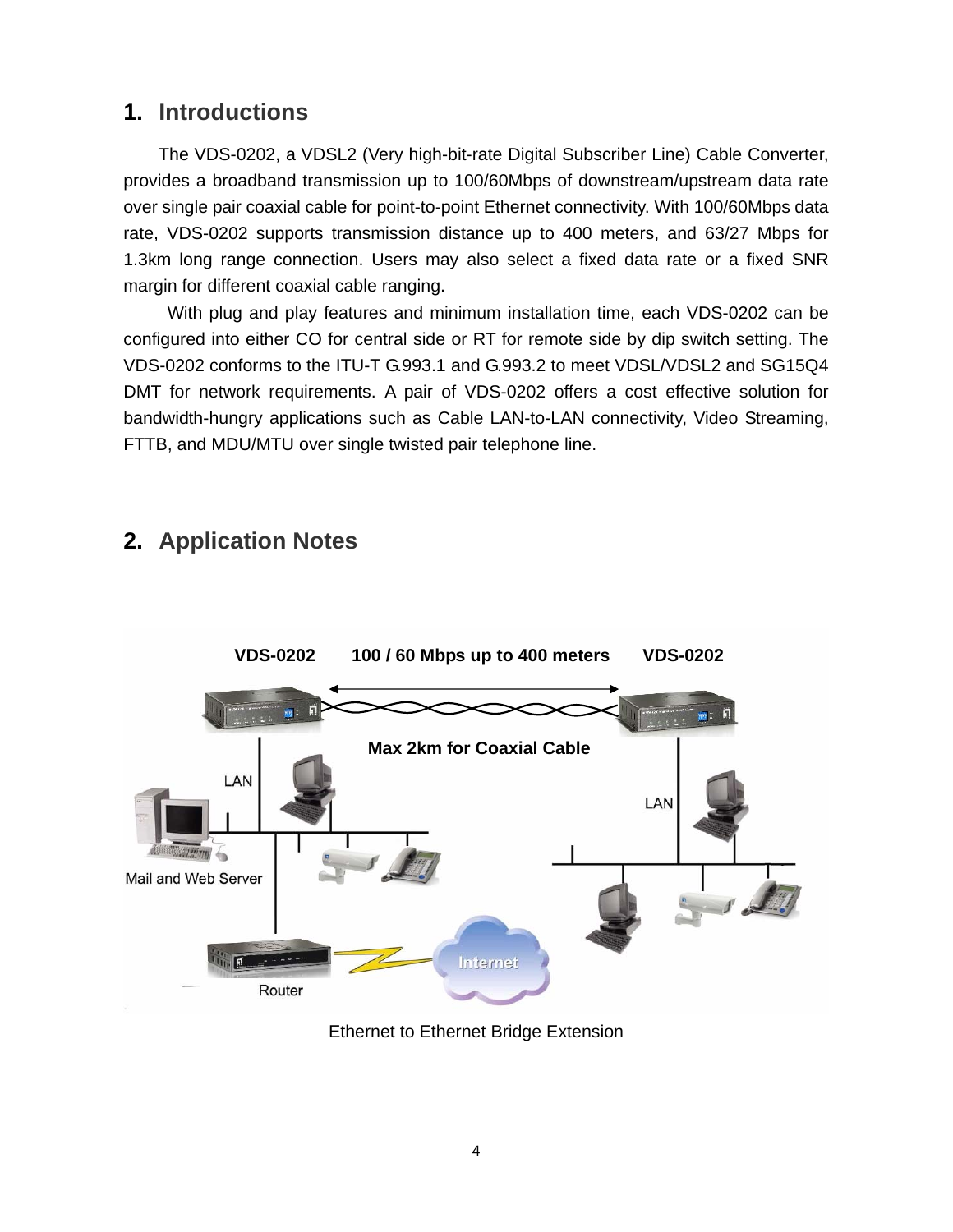### **3. Features**

- ITU-T G.993.1, G.993.2 VDSL/VDSL2 and SG15Q4 DMT Compliance
- 100/60Mbps DownSream/UpStream for distance up to 400 meters
- Supports VDSL2 connection up to 2000 meters
- Line Surge Protection
- BNC Connector for Cable interfaces + RJ45 x 2 for Ethernet LAN port
- **Five LED Indicators**
- 4 Dip Switches for Configuration Settings
- Trellis Coding support up to 1024 Discrete Multi-Tone (DMT) bins
- Auto MDIX for 10/100 BaseT Ethernet LAN Ports
- Low-Latency for Video/Voice/Data applications
- Selectable Fast and Interleaved modes
	- Fast mode guarantees a minimum end to end latency less than 1 ms.
	- Interleaved mode provides impulse noises protection for any impulse noise with a duration less than 250 us. Interleaved mode has a maximum end to end latency of 10 ms. Interleaved mode is the default mode.
- Selectable fixed data rate and fixed SNR margin
	- User may select fixed SNR margin (9 dB) or fixed target data rate.
	- When fixed SNR margin is selected, the systems will maintain the SNR margin at 9 dB across all available loop length.
	- When fixed target data rate is selected, the system will lock the data rate at 50/20Mbps whenever the calculated SNR margin is higher than 9 dB. This will result in the best system stability and is the default mode.

### **4. Packing Contents**

Inside the package you should find:

- VDSL2 Converter
- Power Adaptor (5VDC/2A)
- **User's Manual CD**

Please check if the packing is damaged or any component is missing. If so, please contact your distributor.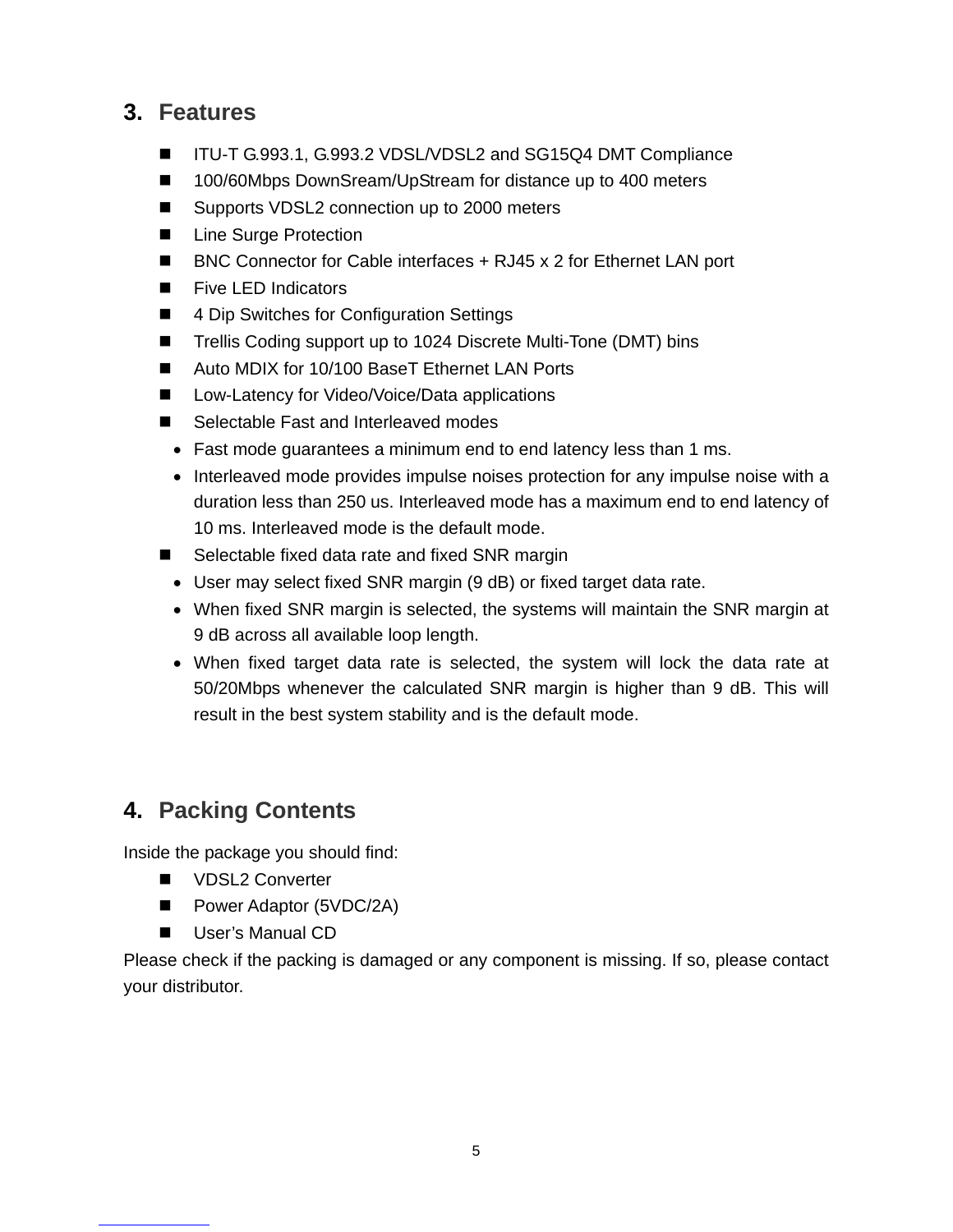## **5. LED Indicators**

On the front panel of VDS-0202, there are 5 LED indicators as the following



#### VDS-0202 Front Panel

VDS-0202 Rear Panel



| <b>POWER</b>     | Green On   | Indicates power is on and normal                  |  |
|------------------|------------|---------------------------------------------------|--|
| LAN <sub>1</sub> | Green On   | Indicates Ethernet LAN1 port is in connection     |  |
|                  | Flashing   | Indicates Ethernet LAN1 data activities           |  |
| LAN <sub>2</sub> | Green On   | Indicates Ethernet LAN1 port is in connection     |  |
|                  | Flashing   | Indicates Ethernet LAN1 data activities           |  |
| <b>BNC</b>       | Green On   | Indicates VDSL2 is in connection                  |  |
|                  | Flashing   | Indicates VDSL2 is in line handshaking            |  |
| M/S              | Green On   | Indicates converter is set as Slave (VTU-R) mode  |  |
|                  | <b>OFF</b> | Indicates converter is set as Master (VTU-C) mode |  |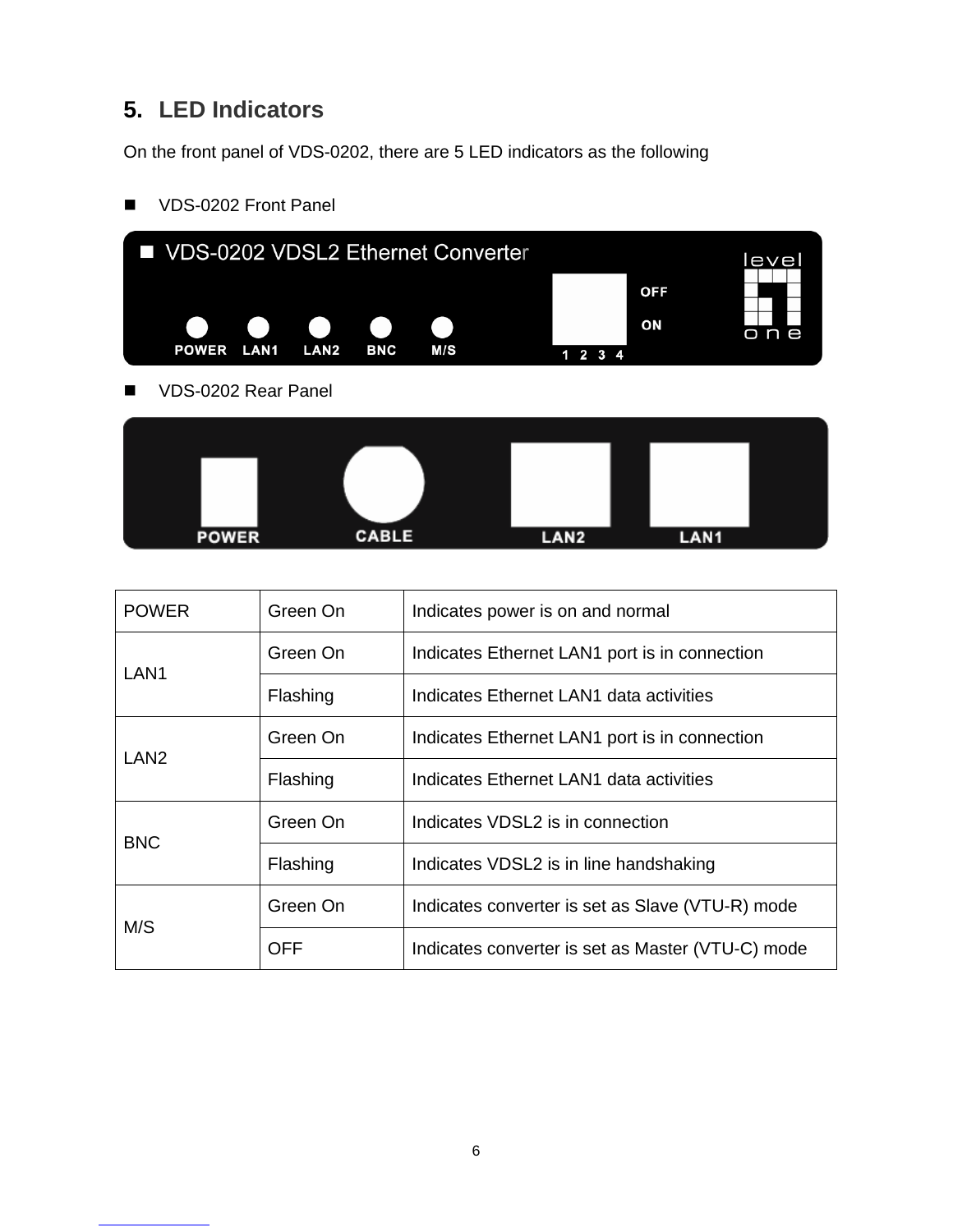## **6. Dip Switches Settings**



|            | Pin 1   | Pin <sub>2</sub> | Pin <sub>3</sub>  | Pin 4      |
|------------|---------|------------------|-------------------|------------|
|            | VTU-C/R | Mode             | <b>Rate Limit</b> | <b>SNR</b> |
| <b>OFF</b> | VTU-C   | Interleaved      | 50/20 Mbps        | 9dB        |
| ΟN         | VTU-R   | Fast             | <b>Full Rate</b>  | 6dB        |



#### **Pin 1: VTU-C/R Switch**

**VTU-C:** The converter will act as at the Central Office (CO) side.

**VTU-R:** The converter will act as at the Customer Premise Equipment (CPE) or Remote side.



#### **Pin 2**: **Mode for impulse noise protection**

**Interleave mode:** Protection for up to 250ms impulse noises with latency less than 6 ms. **Fast mode:** Direct data transmission with latency less than 1ms.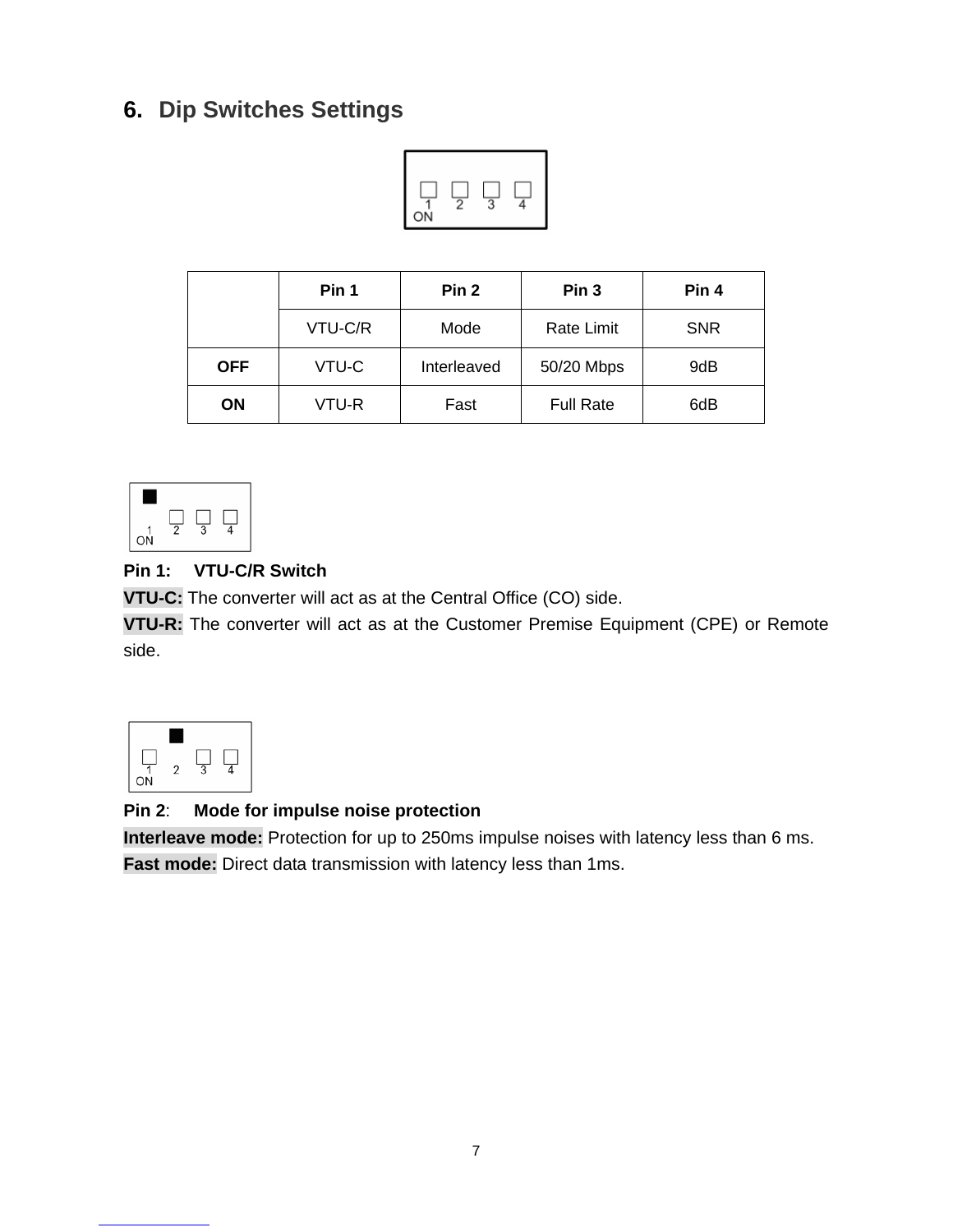

#### **Pin 3: Rate limit control**

**50/20 Mbps:** Line rate limited to 50/20 Mbps.

**Full Rate:** Provides up to 100Mbps/60Mbps line rate in short line.



#### **Pin 4: Signal to Noise Ratio (SNR)**

**9dB:** Higher SNR margin (9dB) will result in less error with more stable VDSL2 link. **6dB:** Original and Normal channel noise protection with 6 dB SNR.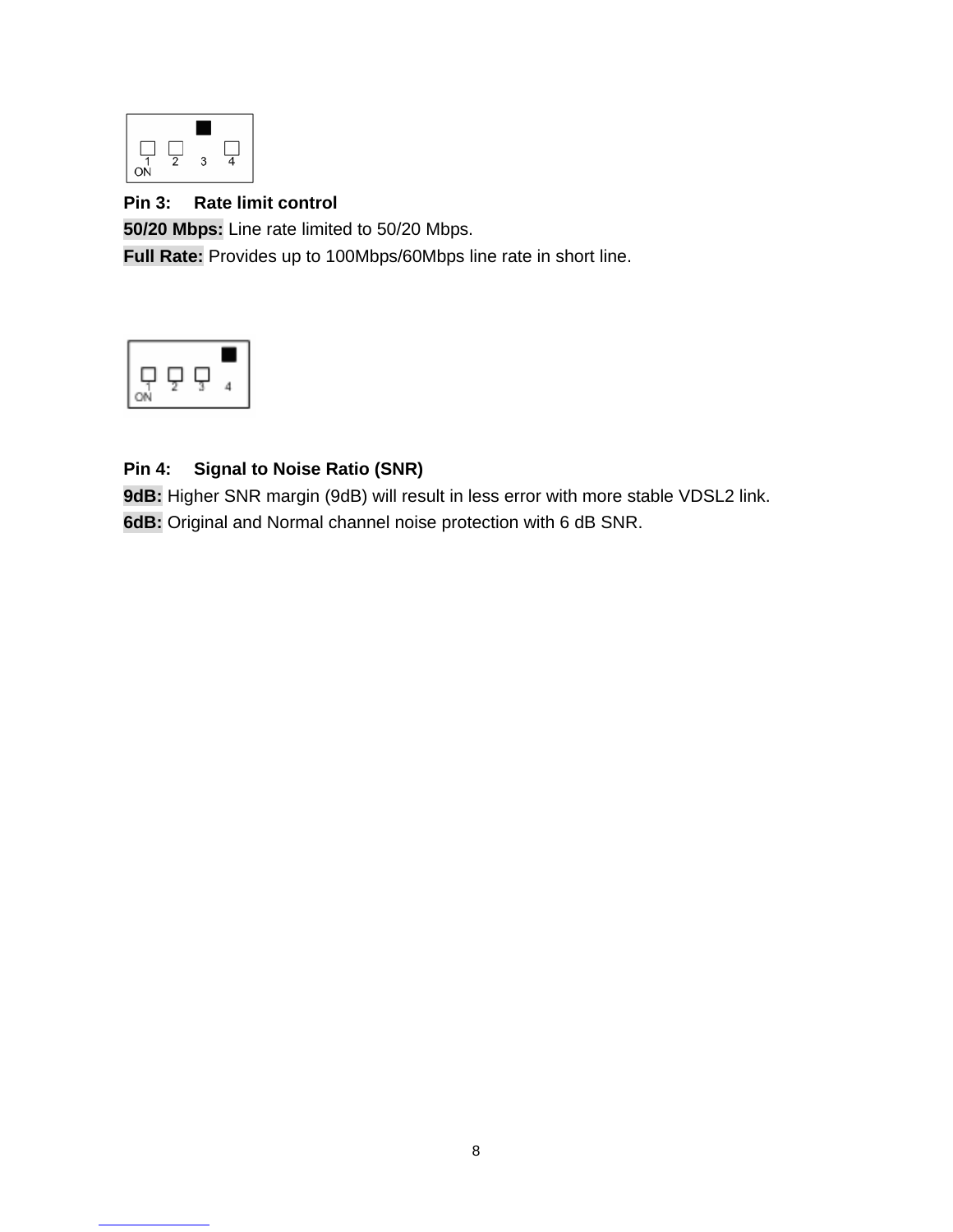# **7. Data Rates & Distances**

Performance in 5C2V Cable at 6dB with full rate

| Down Stream Data Rate (Mbps) | Up Stream Data Rate (Mbps) | Distance (feet) |
|------------------------------|----------------------------|-----------------|
| 107                          | 60                         | 500             |
| 103                          | 58                         | 1000            |
| 100                          | 56                         | 1250            |
| 98                           | 53                         | 1500            |
| 96                           | 51                         | 1750            |
| 88                           | 48                         | 2000            |
| 81                           | 45                         | 2500            |
| 77                           | 37                         | 3000            |
| 70                           | 32                         | 3500            |
| 63                           | 27                         | 4500            |